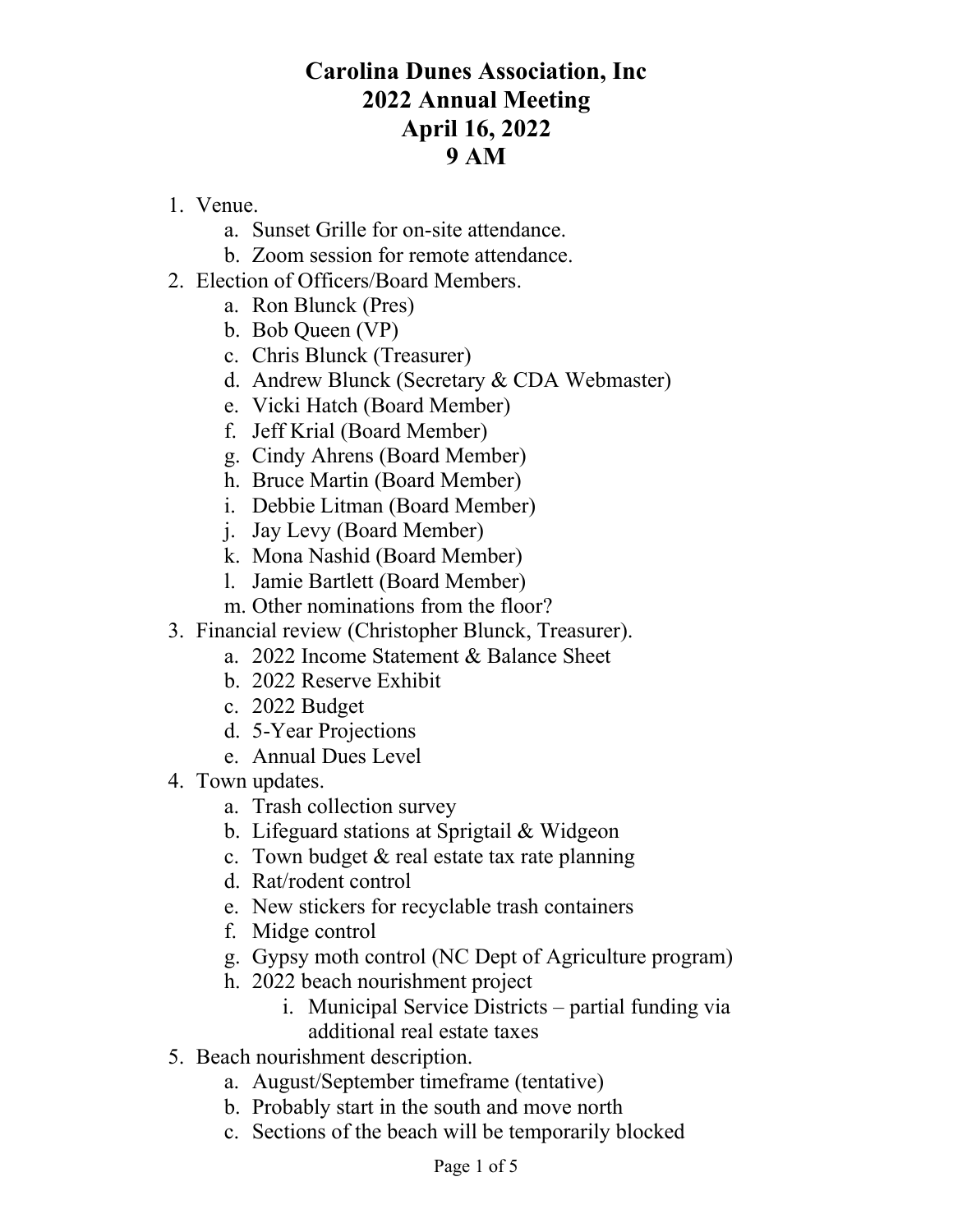- d. Off-shore barge anchor area for sand drop off
- e. Pipe from barge drop off to the beach
- f. Pipes on the beach
- g. Heavy equipment moving the sand
- h. 24 hours a day
- i. Noisy operation
- j. Let you rental mgt companies and renters know about this ahead of time
- 6. Year in review.
	- a. Rules & regulations
		- i. CDA is a voluntary organization and has no authority to pass/enforce community-wide rules.
		- ii. Town of Duck codes/rules/regulations apply and are enforced by the Town.
		- iii. Carolina Dunes recorded covenants contain some restrictions.
			- 1. CDA does not have authority to enforce covenants. Individual property owners can act on violations.
	- b. Little Libraries (3) at the ocean access walkways
		- i. Thank-you's to Dale Desnoyers and Noel Woodruff for constructing the libraries and to Jamie Bartlett for digging the posts and mounting the libraries.
		- ii. Does anyone have books to donate?
	- c. Dog waste stations at 3 ocean access walkways and at the sound lot.
		- i. Thank-you Annemarie Sjogren and Cindy Ahrens for monitoring the bags and replacing them.
	- d. CDA listserv
		- i. Owners can use the listserv to send out questions/comments to other owners
		- ii. Thank-you Andrew Blunck for adding new email addresses when requested and for new owners.
	- e. CDA Community directories
		- i. Owners can use these to know their neighbors and communicate with them
			- 1. Trash can roll-backs
			- 2. Monitor your neighbors' houses and report issues
	- f. Maintenance of three ocean access paths (on-going)
		- i. In 2020, added foot and head shower on middle access walkway. Thank-you Vickie and Joe Hatch for letting us connect these showers to your irrigation well.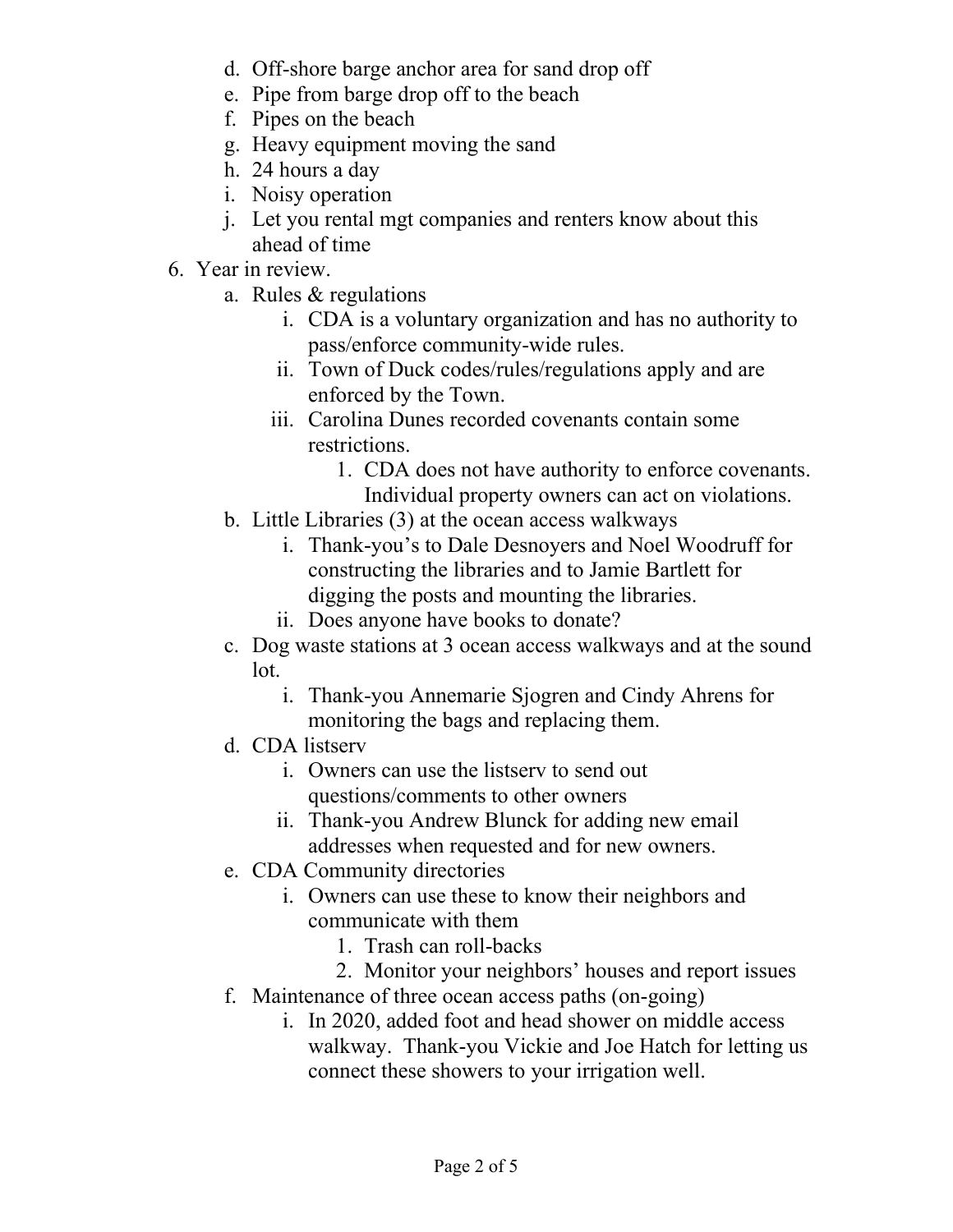- ii. In 2021, added foot and head shower on northern access walkway. Thank-you Rick and Chris Esposito for letting us connect these showers to your house water.
- iii. In 2021, added Dare water meter and foot and head shower on southern access walkway.
- g. Maintenance of sound lot pier & benches (on-going)
	- i. Added  $3<sup>rd</sup>$  bench (in the shade) thanks to donation from Joan & Mark Helm.
	- ii. Zoysia & irrigation.
	- iii. Installed low voltage lighting on the pier.
	- iv. Clearing clutter on the sand.
- h. Maintenance of community signs on NC 12 (on-going)
	- i. Installed seasonal decorations on the southern sign. Thank-you Cindy and Todd Ahrens for your efforts in decorating the sign and weeding the garden area.
	- ii. Lights to the northern sign. Thank-you Tim & Debbie Weir for letting us connect to your house power for the lights.
	- iii. Landscaping at northern sign and improved landscaping at southern sign. Thank-you Mona Nashid & Cindy Ahrens for your planning & muscle power.
	- iv. Cut back russian olives behind southern sign to improve vehicular visibility at intersection.
- i. Maintenance of community lot on Sprigtail (on-going)
	- i. CDA vendor mows the lot several times during the season.
	- ii. Maintain the 4 parking places, the golf cart  $\&$  wagon parking spot and the bike rack.
- j. CDA trash & recycle cans.
- k. Rodent issues.
- l. Landscaping maintenance of common elements (on-going)
- m. Coordination with the Town on issues
	- i. Tents on the beach.
	- ii. Spring bulk trash pick-up. The scheduled date for this is Friday, April 22nd.
	- iii. Bulk trash drop-off at Kitty Hawk at any time. Get permits at Town Hall.
	- iv. Trash collection
		- 1. Seasonal: May 1 through Sep 30
			- a. Regular Trash: Mondays and Fridays
			- b. Recyclable Trash: Mondays
		- 2. Off-Season: Oct 1 through Apr 30
			- a. Regular trash  $-\text{Mondays}$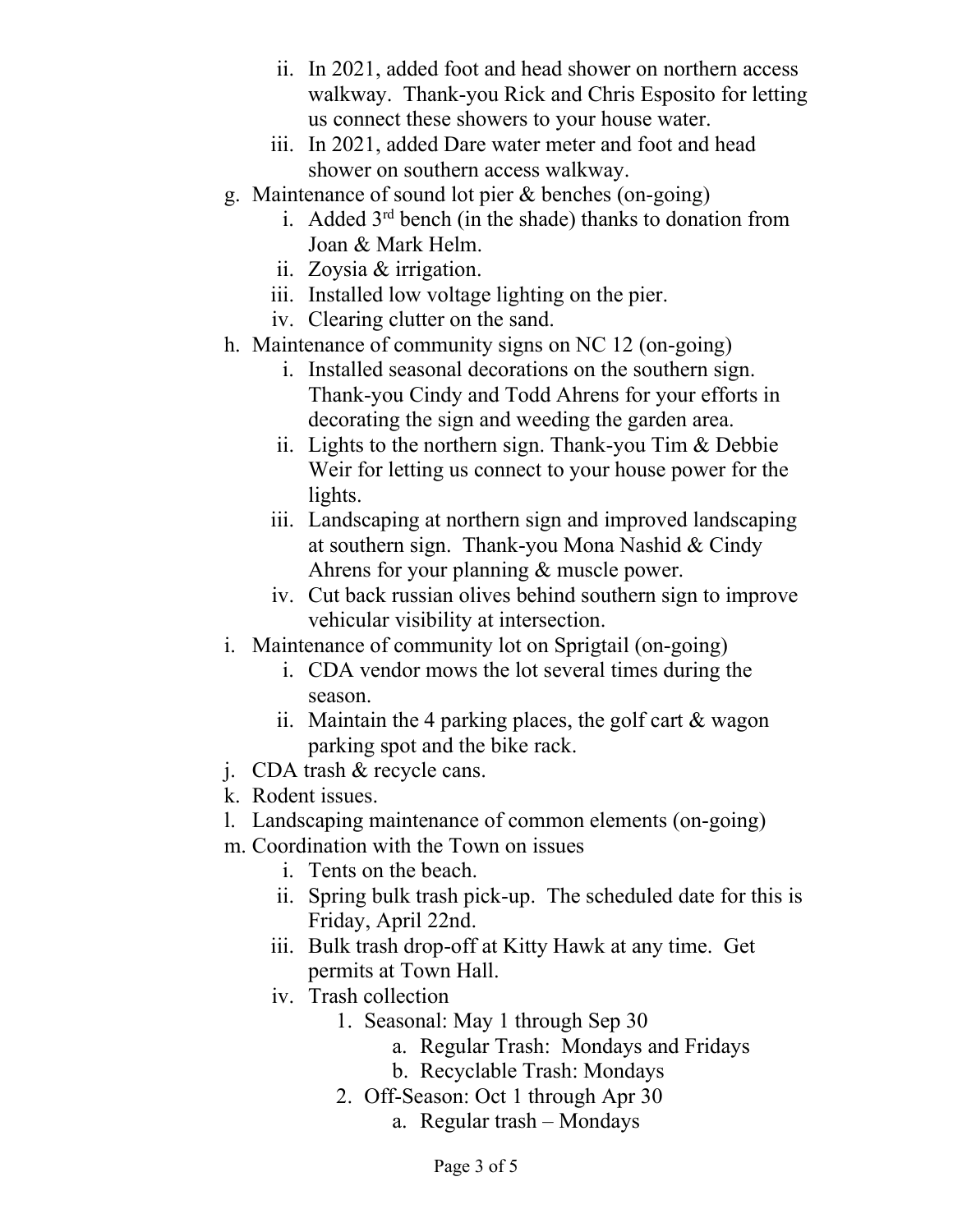- b. Recycle trash  $-1$ <sup>st</sup> and 3<sup>rd</sup> Mondays of each month
- 3. Trash can roll-back
	- a. Owners & renters should do this
	- b. Rental management companies should assist
	- c. Use CDA directory to contact neighbors and help each other out
	- d. Walkers often help roll-back empty containers during the off-season
	- e. Local middle school students may be available to roll-back containers for a fee.
- v. No-parking enforcement process
- vi. Lifeguard parking & extra service
	- 1. Call the Town (252-255-1234) to request lifeguard assistance getting to/from the beach for people with mobility limitations
- vii. Yard debris left on street shoulders
- viii. Green street sign maintenance
	- ix. Replacement of blue markers on street by fire hydrants
	- x. Brown house # signs (new  $&$  replacement)
		- 1. Call the Duck Fire Dept at 252-261-3929
			- a. For \$15, they will make the metal sign and provide it to you, along with a bracket.
			- b. For \$20, they give you the sign, bracket and a post to mount it on.
			- c. For \$25, they will come out and mount it for you.
	- xi. Brown EMS signs at bottom of ocean access walkways
- n. Straightening street signs
- o. Trim brush around street signs
- p. Coordination with NCDOT
	- i. Bush hogging street shoulders
	- ii. Other street maintenance issues
- q. Vendor list
- 7. Replacement trash containers
	- a. Trash containers (Waste Mgt: 800-877-7531, \$65 each plus delivery charge)
		- i. Note: The Town may provide free replacement
		- containers for damaged containers. Call them and ask.
	- b. Recycle containers (Town: 252-255-1234, free)
- 8. Summer tips
	- a. Instructions for guests/renters
		- i. Ocean and sound access points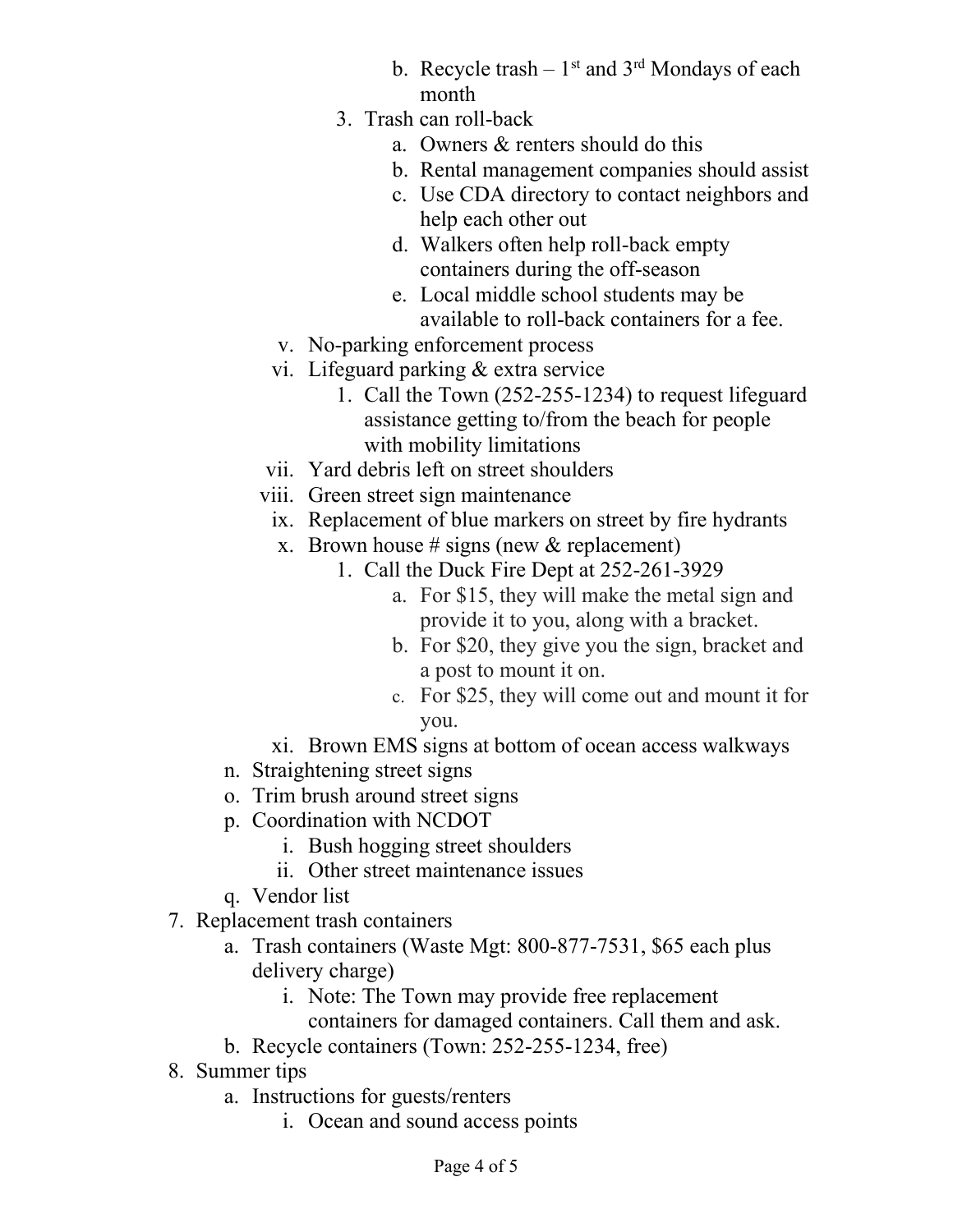- ii. Trash & recycle collections
	- 1. Note new labels have been placed on all containers
- iii. No fireworks
- iv. BBQ grills
- v. Turn off exterior spotlights after 10 PM
- vi. Limit outdoor speaker volume, especially after 10 PM
- 9. Duck Police special services
	- a. Non-911 emergency # for absentee owners: 252-599-1057
	- b. @DuckOBX twitter account for police information
	- c. House checks
	- d. Making inventory videos
	- e. Parking enforcement (complaint driven)
- 10.CDA Insurance (Willey Agency)
	- a. Liability Policy thru Auto Owners (limit: \$2,000,000)
	- b. D&O Policy thru CNA (limit \$1,000,000)
- 11.Communications
	- a. Email communications
	- b. CDA directories
	- c. CDA listserv
	- d. CDA website [\(www.carolinadunes.org\)](http://www.carolinadunes.org/)
	- e. New owner welcome letters
	- f. EMS street signs at ocean access points
	- g. Bulk trash collection in Spring & Fall
	- h. Storm status

12.Other topics?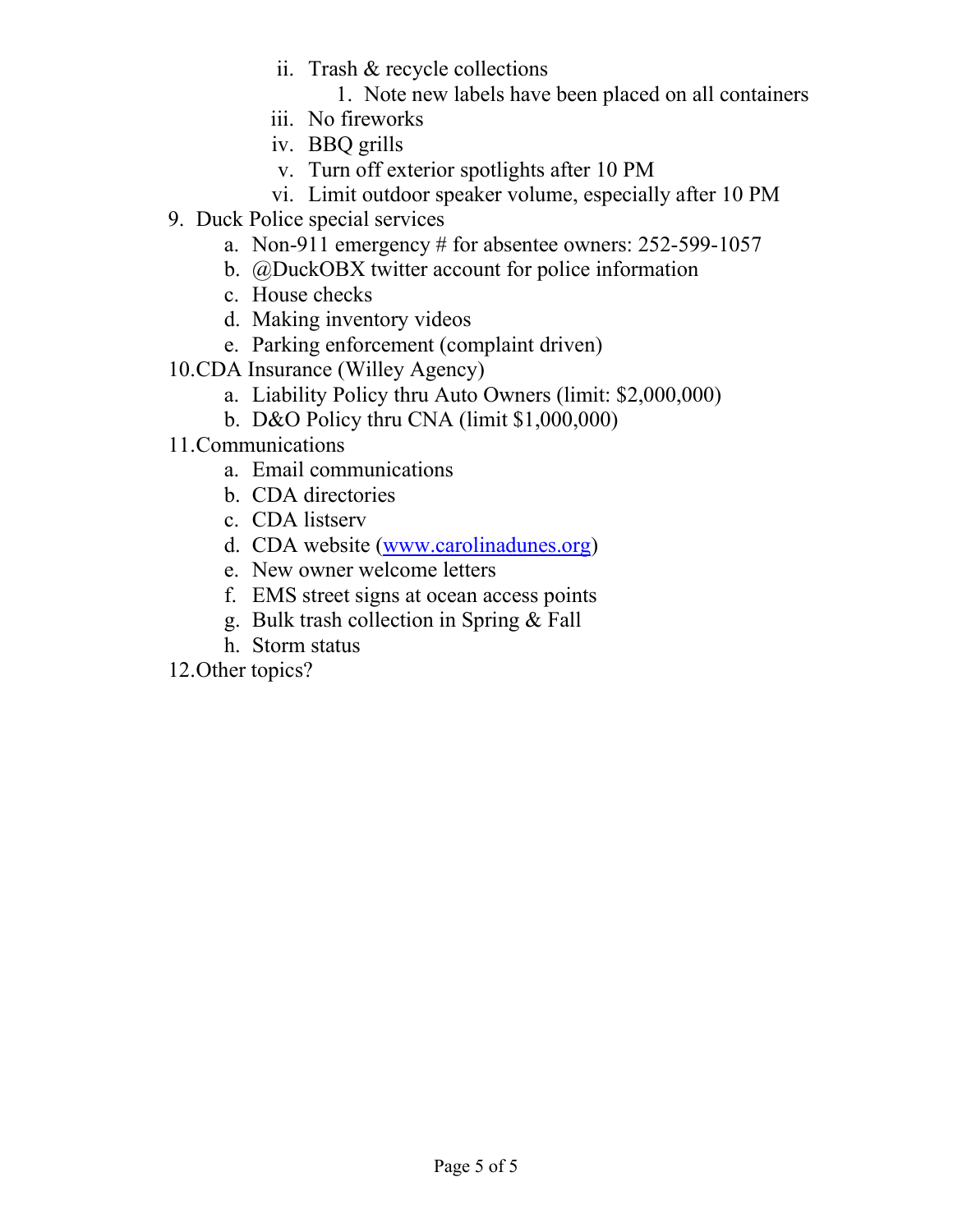| Year | Revenue  | Expense  | Net Income | <b>EOY Cash</b> | Reserve  |  |
|------|----------|----------|------------|-----------------|----------|--|
|      |          |          |            | Balance         |          |  |
| 2012 | \$28,352 | \$20,689 | \$7,662    | \$34,624        |          |  |
| 2013 | \$23,278 | \$20,973 | \$2,305    | \$33,900        |          |  |
| 2014 | \$24,278 | \$11,988 | \$12,269   | \$26,230        |          |  |
| 2015 | \$24,552 | \$20,016 | \$4,536    | \$26,172        |          |  |
| 2016 | \$23,900 | \$7,961  | \$15,942   | \$42,736        |          |  |
| 2017 | \$24,039 | \$7,302  | \$16,737   | \$59,472        |          |  |
| 2018 | \$23,631 | \$12,744 | \$10,887   | \$48,753        |          |  |
| 2019 | \$24,581 | \$12,405 | \$4,697    | \$46,911        | \$40,413 |  |
| 2020 | \$24,536 | \$16,819 | \$7,717    | \$48,729        | \$54,336 |  |
| 2021 | \$24,930 | \$22,658 | \$2,272    | \$50,573        | \$71,431 |  |

## **Financial Summary**

### **Improvements Performed in 2021**

| Year | Description                           | Estimate | Actual  | <b>Total Cost</b> |
|------|---------------------------------------|----------|---------|-------------------|
| 2021 | Southern Walkway Municipal Water      | \$3,000  | \$2,852 | \$2,852           |
| 2021 | Northern and Southern Walkway Showers | \$4,000  | \$3,124 | \$5,976           |
| 2021 | Northern Community Sign Lighting      | \$1,000  | \$1,336 | \$7,312           |

## **Improvements Planned in 2022**

| <b>TT</b><br>Year | Description | Cost | <b>TITLE</b><br>Cost |
|-------------------|-------------|------|----------------------|
| 2002<br>ZUZZ      | None        |      |                      |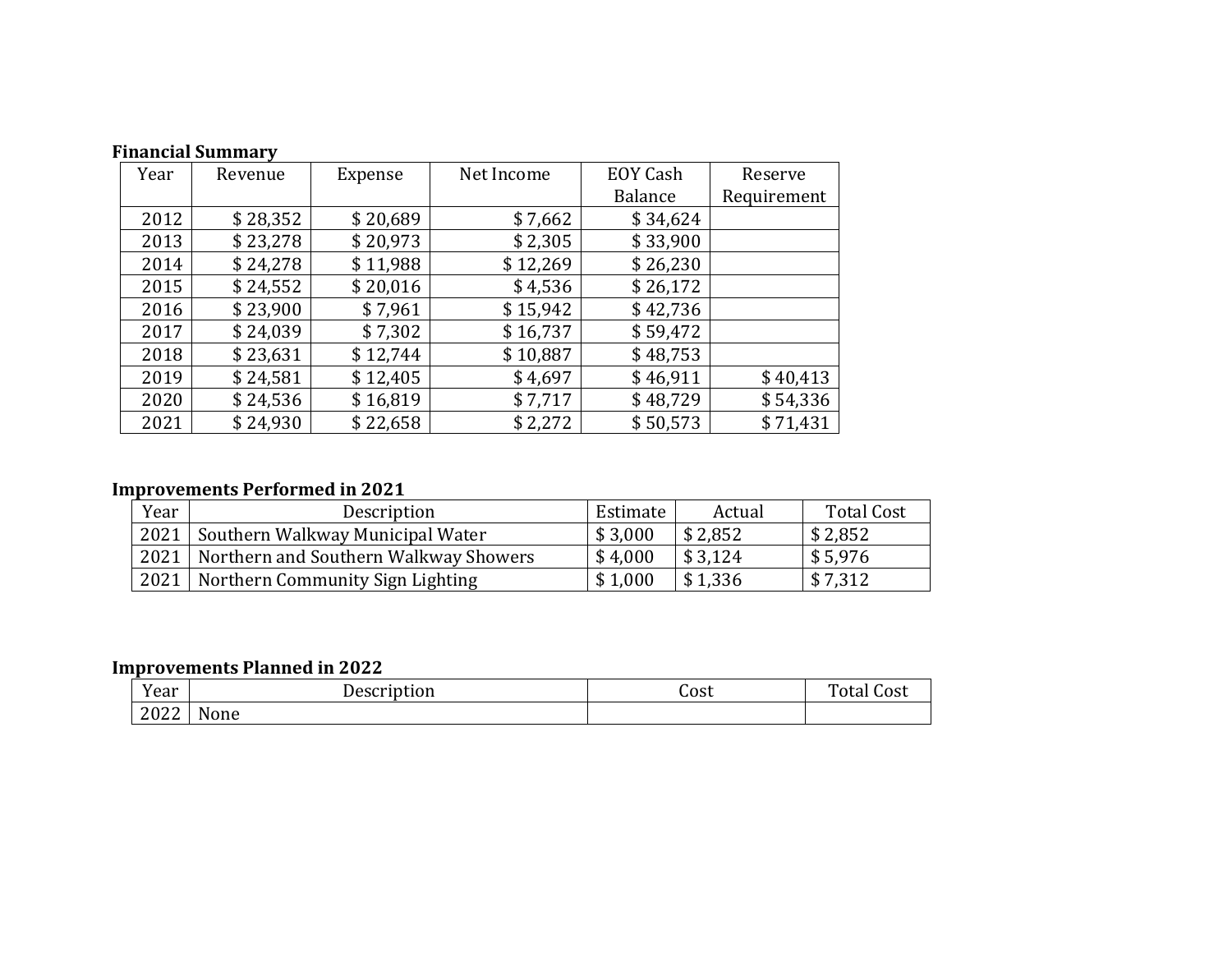#### **Carolina Dunes Association Statement of Operations & Budget As of: 1/8/2022**

| <b>Operations &amp; Budget</b>    |    | 2021<br>Actual           |     | 2022<br><b>Budget</b>    |     | <b>Variance from</b><br><b>Previous Year</b> |                                                                                                                                                                                 |
|-----------------------------------|----|--------------------------|-----|--------------------------|-----|----------------------------------------------|---------------------------------------------------------------------------------------------------------------------------------------------------------------------------------|
| Income                            |    |                          |     |                          |     |                                              |                                                                                                                                                                                 |
| <b>Owner Dues</b>                 |    | 24,925                   | -\$ | $22,000$ \$              |     | (2,925)                                      |                                                                                                                                                                                 |
| Interest & Dividend Income        |    | 5                        | \$  |                          | \$  | (5)                                          |                                                                                                                                                                                 |
| Total Income \$                   |    | 24,930                   | \$  | 22,000 \$                |     | (2,930)                                      |                                                                                                                                                                                 |
| Expenses                          |    |                          |     |                          |     |                                              |                                                                                                                                                                                 |
| Administrative                    | \$ | $\overline{\phantom{a}}$ | \$  | 50                       | \$  | 50                                           |                                                                                                                                                                                 |
| <b>Bank Service Charge</b>        | \$ | $\overline{\phantom{a}}$ | \$  |                          | \$  |                                              |                                                                                                                                                                                 |
| <b>Charitable Donations</b>       |    | 200                      | \$  | 200                      | -\$ |                                              |                                                                                                                                                                                 |
| General Insurance (GL, D&O)       | \$ | 4,226                    | \$  | $1,500$ \$               |     |                                              | (2,726) 2021 elevated due to paying for 2021 in January and paying for 2022 in December<br>2021 elevated due to one tme expenses related to Dog Waste Dispensers and Northern   |
| Landscape Expense                 | \$ | 6,084                    | \$  | $5,000$ \$               |     |                                              | (1,084) Sign enhancements                                                                                                                                                       |
| Legal & Professional Expense      | \$ | $\overline{\phantom{a}}$ | \$  | 400                      | \$  | 400                                          |                                                                                                                                                                                 |
| <b>HOA Management Company Fee</b> |    |                          | \$  | 6,000                    | \$  | 6,000                                        |                                                                                                                                                                                 |
| <b>Miscellaneous</b>              |    | $\blacksquare$           | \$  | 500                      | \$  | 500                                          |                                                                                                                                                                                 |
| <b>Online Services</b>            |    | 52                       | \$  | 250                      | \$  | 198                                          |                                                                                                                                                                                 |
| Overhead (Annual Meeting)         | \$ | $\overline{\phantom{a}}$ | \$  | 500                      | \$  | 500                                          |                                                                                                                                                                                 |
| Postage                           | \$ | 62                       | \$  | 100                      | \$  | 38                                           |                                                                                                                                                                                 |
|                                   |    |                          |     |                          |     |                                              | 2021 elevated due to one time expenses related to foot showers on northern and southern<br>ocean walkways, northern walkway repairs, handrail at middle ocean walkway, and deck |
| Repairs & Maintenance             | \$ | $8,048$ \$               |     | $5,000$ \$               |     |                                              | (3,048) repairs on sound pier                                                                                                                                                   |
| <b>Supplies</b>                   | \$ | $\overline{\phantom{a}}$ | \$  | 1,000                    | \$  |                                              | 1,000 Increase due to dog waste bags                                                                                                                                            |
| Taxes                             | \$ | $\overline{\phantom{a}}$ | \$  | $\overline{\phantom{a}}$ | \$  | $\blacksquare$                               |                                                                                                                                                                                 |
| <b>Utilities</b>                  |    | $3,984$ \$               |     | $2,000$ \$               |     |                                              | (1,984) 2021 elevated due to one time charge of \$2852 for water meter at southern ocean walkway                                                                                |
| Total Expenses \$                 |    | 22,656 \$                |     | $22,500$ \$              |     | (156)                                        |                                                                                                                                                                                 |
| Operating Surplus (Deficit) \$    |    | $2,274$ \$               |     | $(500)$ \$               |     |                                              | (2,774) Offset by \$6K HOA Management Company Fee                                                                                                                               |

#### **Reserve Fund Analysis**

| Beginning Reserve January 1, 2022    | SS. | 50.573                   |
|--------------------------------------|-----|--------------------------|
| <b>Operating Surplus (Deficit)</b>   | -S  | (500)                    |
| Capital Improvements in Current Year | S.  | $\overline{\phantom{0}}$ |
| Ending Reserve December 31, 2022     |     | 50.073                   |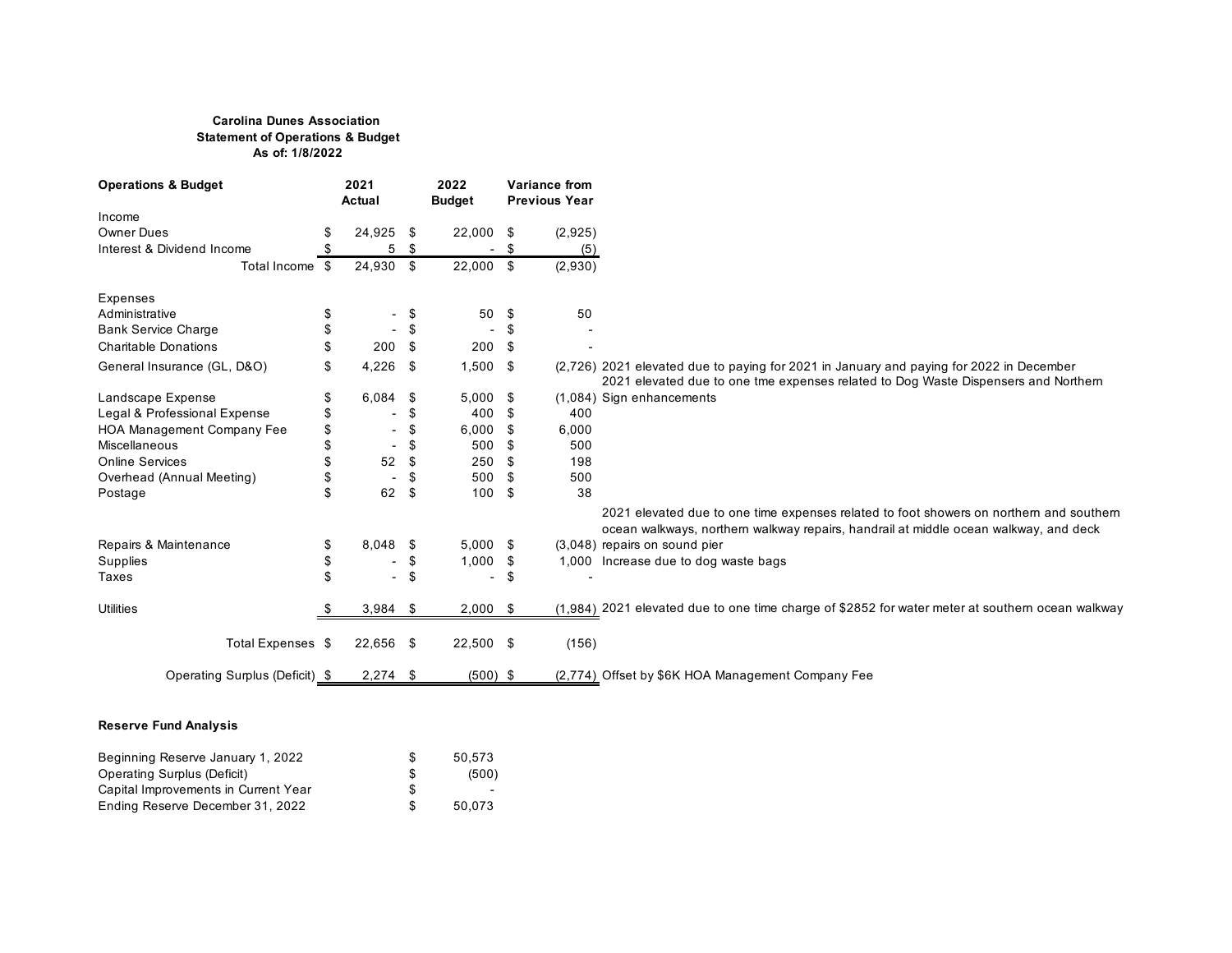#### **Carolina Dunes Association Summary of Future Reserve Requirements 8/23/2021**

| Last    | <b>Updated Description</b>                  | Year | <b>Current Acquisition</b><br>Year | Initial<br><b>Estimated</b><br>Total<br><b>Life in Years</b> | <b>Estimated</b><br>Remaining<br><b>Life in Years</b> | Calculated<br>Replacement<br>Year |                    | <b>Current Year</b><br>Cost | Assumed<br><b>Replacement Inflation Rate</b><br>per Year |                | Projected<br>Replacement<br>Cost |      | <b>Current Year</b><br><b>Reserve Contribution</b><br>as of Dec 2022 | <b>Reserve Requirement Reserve Requirement</b><br><b>Accumulation</b><br>Factor (%) | <b>Accumulation Amt</b><br>as of Dec 2022 |
|---------|---------------------------------------------|------|------------------------------------|--------------------------------------------------------------|-------------------------------------------------------|-----------------------------------|--------------------|-----------------------------|----------------------------------------------------------|----------------|----------------------------------|------|----------------------------------------------------------------------|-------------------------------------------------------------------------------------|-------------------------------------------|
|         | <b>Existing Equipment</b>                   |      |                                    |                                                              |                                                       |                                   |                    |                             |                                                          |                |                                  |      |                                                                      |                                                                                     |                                           |
|         | 8/18/21 Southern Sign & Lights              | 2022 | 2014                               | 10                                                           | 3                                                     | 2025                              | \$                 | 5,000                       | 3%                                                       | \$             | $5.464$ \$                       |      | 546                                                                  | 72.7%                                                                               | \$<br>3,974                               |
|         | 9/17/20 Northern Sign                       | 2022 | 2014                               | 10                                                           | 4                                                     | 2026                              | \$                 | 4.000                       | 3%                                                       | \$             | $4,502$ \$                       |      | 450                                                                  | 66.7%                                                                               | 3,001                                     |
|         | 7/7/19 Sound Lot Pier Pilings               | 2022 | 2014                               | 25                                                           | 19                                                    | 2041                              |                    | 20,000                      | 3%                                                       | \$             | 35.070                           | - \$ | 1.403                                                                | 29.6%                                                                               | 10.391                                    |
|         | 7/8/21 Sound Lot Pier Decking and Handrails | 2022 | 2014                               | 10                                                           |                                                       | 2023                              | \$                 | 10,000                      | 3%                                                       | \$             | 10,300                           |      | 1,030                                                                | 88.9%                                                                               | 9,156                                     |
|         | 8/18/21 Sound Lot Benches                   | 2022 | 2013                               |                                                              | 3                                                     | 2025                              | \$                 | 2,000                       | 3%                                                       | \$             | 2,185                            | - \$ | 437                                                                  | 75.0%                                                                               | 1,639                                     |
|         | 10/4/19 Sound Lot Well                      | 2022 | 2019                               | 15                                                           | 14                                                    | 2036                              |                    | 5.000                       | 3%                                                       | \$             | 7,563                            | - \$ | 504                                                                  | 17.6%                                                                               | 1,335                                     |
|         | 10/4/19 Sound Lot Utility Area              | 2022 | 2019                               | 15                                                           | 14                                                    | 2036                              | \$                 | 2.000                       | 3%                                                       | \$             | 3,025                            | -S   | 202                                                                  | 17.6%                                                                               | 534                                       |
|         | 3/25/20 Sound Lot Irrigation                | 2022 | 2020                               | 15                                                           | 15                                                    | 2037                              | \$                 | 7.000                       | 3%                                                       | \$             | 10,906                           | - \$ | 727                                                                  | 11.8%                                                                               | 1.283                                     |
|         | 8/18/21 Sound Lot Shower                    | 2022 | 2021                               |                                                              |                                                       | 2029                              |                    | 1,000                       | 3%                                                       | $\mathcal{F}$  | 1,230                            | - 95 | 154                                                                  | 12.5%                                                                               | 154                                       |
|         | 8/18/21 Sound Lot Benches 2G                | 2022 | 2021                               | 10                                                           | 9                                                     | 2031                              | \$                 | 1.000                       | 3%                                                       | $\mathfrak{s}$ | 1,305                            | -S   | 130                                                                  | 10.0%                                                                               | 130                                       |
|         | 7/7/19 Northern Ocean Access Walkway        | 2022 | 2018                               | 10                                                           |                                                       | 2030                              |                    | 15,000                      | 3%                                                       | \$             | 19,002                           | -S   | 1.900                                                                | 33.3%                                                                               | 6,334                                     |
|         | 8/18/21 Northern Ocean Access Benches 1G    | 2022 | 2013                               |                                                              |                                                       | 2025                              |                    | 2,500                       | 3%                                                       | \$             | 2,732                            | -S   | 546                                                                  | 75.0%                                                                               | 2.049                                     |
|         | 8/18/21 Northern Ocean Access Benches 2G    | 2022 | 2018                               |                                                              |                                                       | 2027                              |                    | 2.500                       | 3%                                                       | \$             | 2.898                            | - S  | 580                                                                  | 44.4%                                                                               | 1,288                                     |
|         | 8/18/21 Northern Ocean Access Shower        | 2022 | 2021                               |                                                              |                                                       | 2029                              |                    | 1.000                       | 3%                                                       |                | 1.230                            | -S   | 154                                                                  | 12.5%                                                                               | 154                                       |
|         | 7/7/19 Middle Ocean Access Walkway          | 2022 | 2015                               | 10                                                           |                                                       | 2027                              |                    | 15.000                      | 3%                                                       | \$             | 17,389                           | - 96 | 1.739                                                                | 58.3%                                                                               | 10.144                                    |
|         | 7/7/19 Middle Ocean Access Benches 1G       | 2022 | 2015                               |                                                              |                                                       | 2024                              |                    | 3.000                       | 3%                                                       | \$             | 3,183                            | -S   | 637                                                                  | 77.8%                                                                               | 2,475                                     |
| 8/18/21 | Middle Ocean Access Bike Rack and Trash     | 2022 | 2015                               |                                                              |                                                       | 2026                              |                    | 1.000                       | 3%                                                       |                | 1.126                            | -S   | 225                                                                  | 63.6%                                                                               | 716                                       |
|         | 8/18/21 Middle Ocean Access Shower          | 2021 | 2021                               |                                                              |                                                       | 2028                              | \$                 | 1.000                       | 3%                                                       |                | 1.230                            | £.   | 154                                                                  | 0.0%                                                                                |                                           |
|         | 7/7/19 Southern Ocean Access Walkway        | 2022 | 2018                               | 10                                                           |                                                       | 2030                              | $\mathfrak{L}$     | 15.000                      | 3%                                                       | \$             | 19.002 \$                        |      | 1.900                                                                | 33.3%                                                                               | 6.334                                     |
|         | 7/7/19 Southern Ocean Access Benches 1G     | 2022 | 2013                               |                                                              |                                                       | 2024                              |                    | 2,500                       | 3%                                                       | \$             | 2,652                            | -S   | 530                                                                  | 81.8%                                                                               | 2.170                                     |
| 8/18/21 | Southern Ocean Access Benches 2G            | 2022 | 2018                               |                                                              |                                                       | 2027                              | \$                 | 2,500                       | 3%                                                       | \$             | 2,898                            |      | 580                                                                  | 44.4%                                                                               | 1,288                                     |
| 8/18/21 | Southern Ocean Access Shower                | 2022 | 2021                               |                                                              |                                                       | 2029                              | \$                 | 1.000                       | 3%                                                       | \$             | 1,230                            | £.   | 154                                                                  | 12.5%                                                                               | 154                                       |
|         | 7/7/19 Sprigtail Lifeguard Parking          | 2022 | 2018                               |                                                              | 3                                                     | 2025                              |                    | 6.000                       | 3%                                                       |                | 6.556                            | - S  | 1.311                                                                | 57.1%                                                                               | 3.746                                     |
|         | 9/17/20 Sprigtail Lot Storage Shed          | 2022 | 2019                               | 15                                                           | 14                                                    | 2036                              |                    | 10,000                      | 3%                                                       |                | 15,126                           | -S   | 1.008                                                                | 17.6%                                                                               | 2,669                                     |
|         | 8/18/21 Sprigtail Bike Rack                 | 2022 | 2018                               | 10                                                           | $\overline{ }$                                        | 2029                              |                    | 700                         | 3%                                                       |                | 861                              |      | 86                                                                   | 36.4%                                                                               | 313                                       |
|         |                                             |      |                                    |                                                              |                                                       |                                   | $\mathbf{\hat{F}}$ | 135,700                     |                                                          | $\mathbf{s}$   | $178.663$ \$                     |      | 17.088                                                               |                                                                                     | 71.431                                    |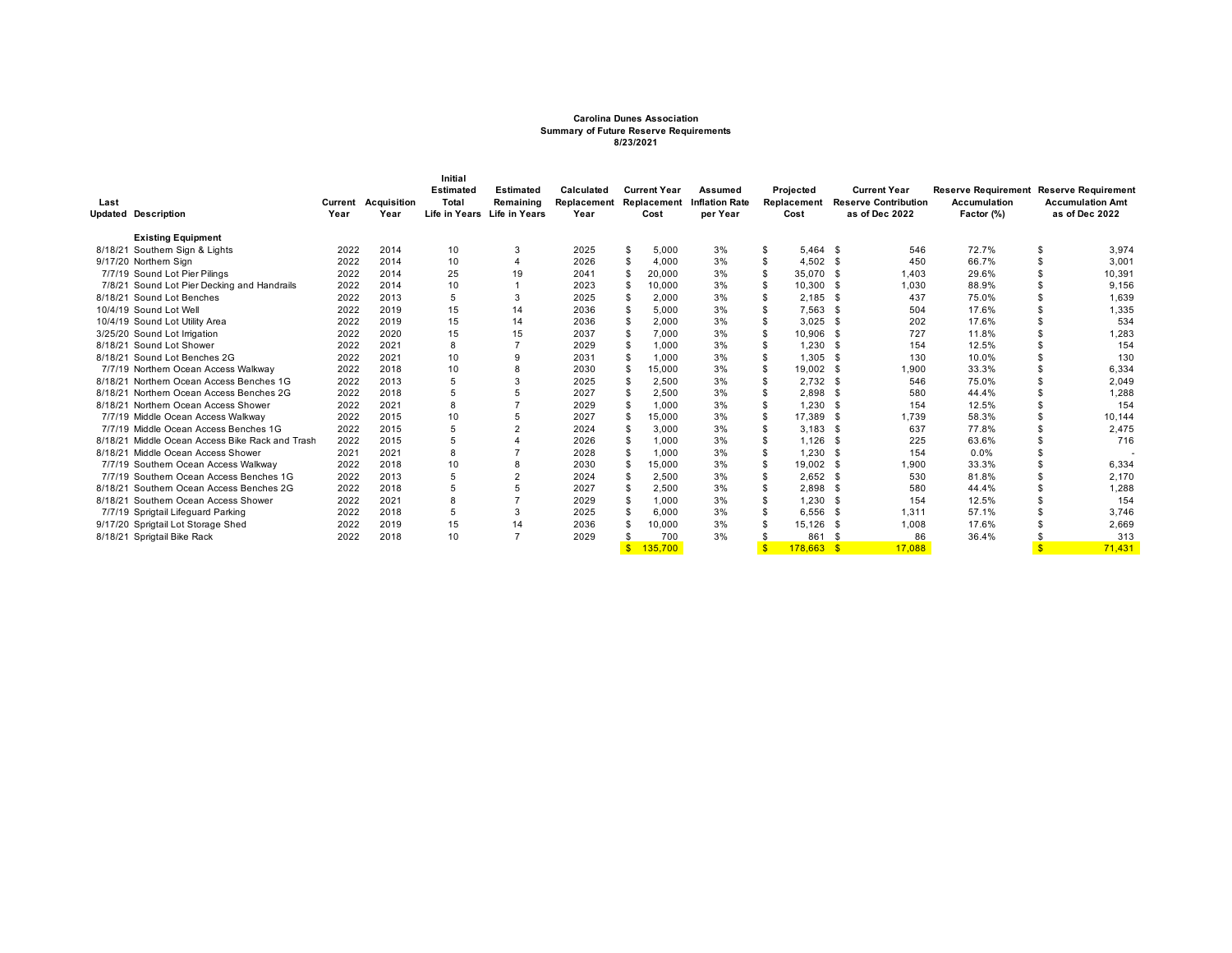#### **Carolina Dunes Association 5-Year Rolling Reserve Fund Projections 7/8/2021**

|        |                                           |               |      | Running        |      | <b>Reserve</b><br><b>Balance Pacing</b> | <b>Reserve</b><br><b>Balance</b> |                    |
|--------|-------------------------------------------|---------------|------|----------------|------|-----------------------------------------|----------------------------------|--------------------|
| Date   | <b>Item</b>                               | <b>Amount</b> |      | <b>Balance</b> |      | Requirement                             | Variance                         | <b>Assumptions</b> |
| 1/1/22 | Reserve balance                           | 50,573 \$     |      | 50,573         |      |                                         |                                  |                    |
| 2022   | New reserve funds from dues               | $-500$ \$     |      | $50,073$ \$    |      | $71,431$ \$                             | (21, 358)                        |                    |
| 2023   | Sound Lot Pier Decking and Handrails      | $-10,300$ \$  |      | 39,773         |      |                                         |                                  |                    |
| 2023   | New reserve funds from dues               | -500          | - \$ | 49,573 \$      |      | $88,518$ \$                             | (38, 945)                        |                    |
| 2024   | Southern Sign Lot (Sign & Lights) Refresh | $-5,464$ \$   |      | 44,609         |      |                                         |                                  |                    |
| 2024   | Sound Lot Bench Refresh                   | $-2,185$ \$   |      | 42,424         |      |                                         |                                  |                    |
| 2024   | Northern Ocean Access Bench Refresh 1G    | $-2,732$ \$   |      | 39,692         |      |                                         |                                  |                    |
| 2024   | Middle Ocean Access Bench Refresh 1G      | $-3,183$ \$   |      | 36,509         |      |                                         |                                  |                    |
| 2024   | Southern Ocean Access Bench Refresh 1G    | $-2,652$ \$   |      | 33,857         |      |                                         |                                  |                    |
| 2024   | New reserve funds from dues               | $-500$ \$     |      | 33,357         | - \$ | $89,390$ \$                             | (56, 033)                        |                    |
| 2025   | Middle Ocean Access Bike Rack and Trash   | $-1,126$ \$   |      | 32,232         |      |                                         |                                  |                    |
| 2025   | Southern Ocean Access Benches 2G          | $-2,898$ \$   |      | 29,333         |      |                                         |                                  |                    |
| 2025   | Sprigtail Lifeguard Parking               | $-6,556$ \$   |      | 22,777         |      |                                         |                                  |                    |
| 2025   | New reserve funds from dues               | -500          | - \$ | $22,277$ \$    |      | $95,026$ \$                             | (72, 749)                        |                    |
| 2026   | Northern Sign                             | $-4,502$ \$   |      | 17,775         |      |                                         |                                  |                    |
| 2026   | Northern Ocean Access Benches 2G          | $-2,898$ \$   |      | 14,877         |      |                                         |                                  |                    |
| 2026   | New reserve funds from dues               | $-500$ \$     |      | 14,377         | S    | $103,842$ \$                            | (89, 465)                        |                    |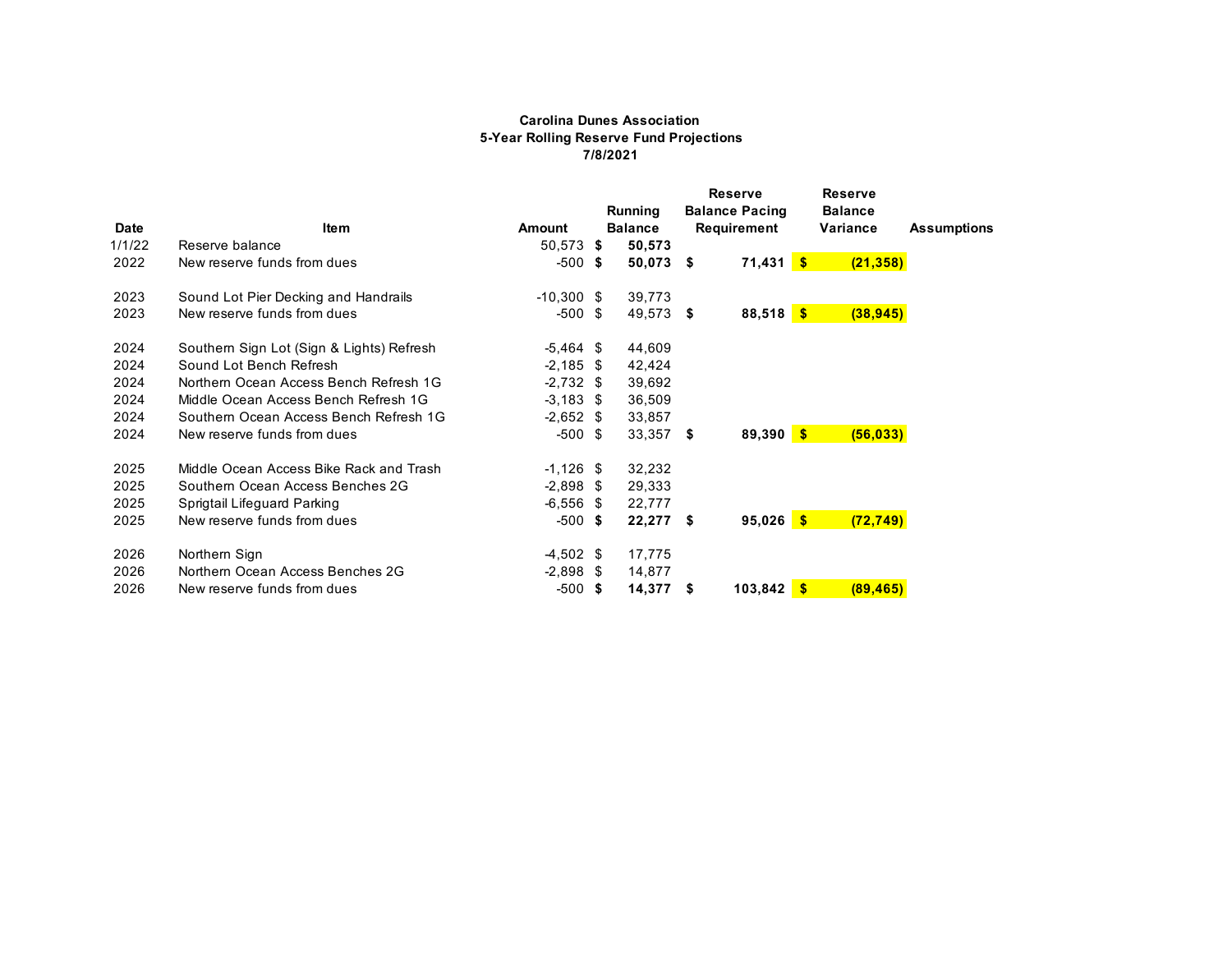# Balance Sheet 12/31/2021

# Assets

| <b>Total Liabilities &amp; Equity</b>          |              |              | \$829,267.97 |
|------------------------------------------------|--------------|--------------|--------------|
| <b>Total Equity</b>                            |              |              | \$829,267.97 |
| <b>Retained Earnings</b>                       |              |              | \$111,706.44 |
| <b>Opening Balances</b>                        |              | \$717,561.53 |              |
| <b>Equity</b>                                  |              |              |              |
| <b>Equity</b>                                  |              |              |              |
| <b>Liabilities</b><br><b>Total Liabilities</b> |              |              | \$0.00       |
| <b>Total Assets</b>                            |              |              | \$829,267.97 |
| <b>Charles Schwab</b>                          | \$51,001.83  |              |              |
| <b>Financial Assets</b>                        |              |              |              |
| <b>Real Estate</b>                             | \$663,100.00 |              |              |
| <b>Equipment</b>                               | \$115,166.14 |              |              |
| <b>Capitalized Assets</b>                      |              |              |              |
| <b>Assets</b>                                  |              |              |              |